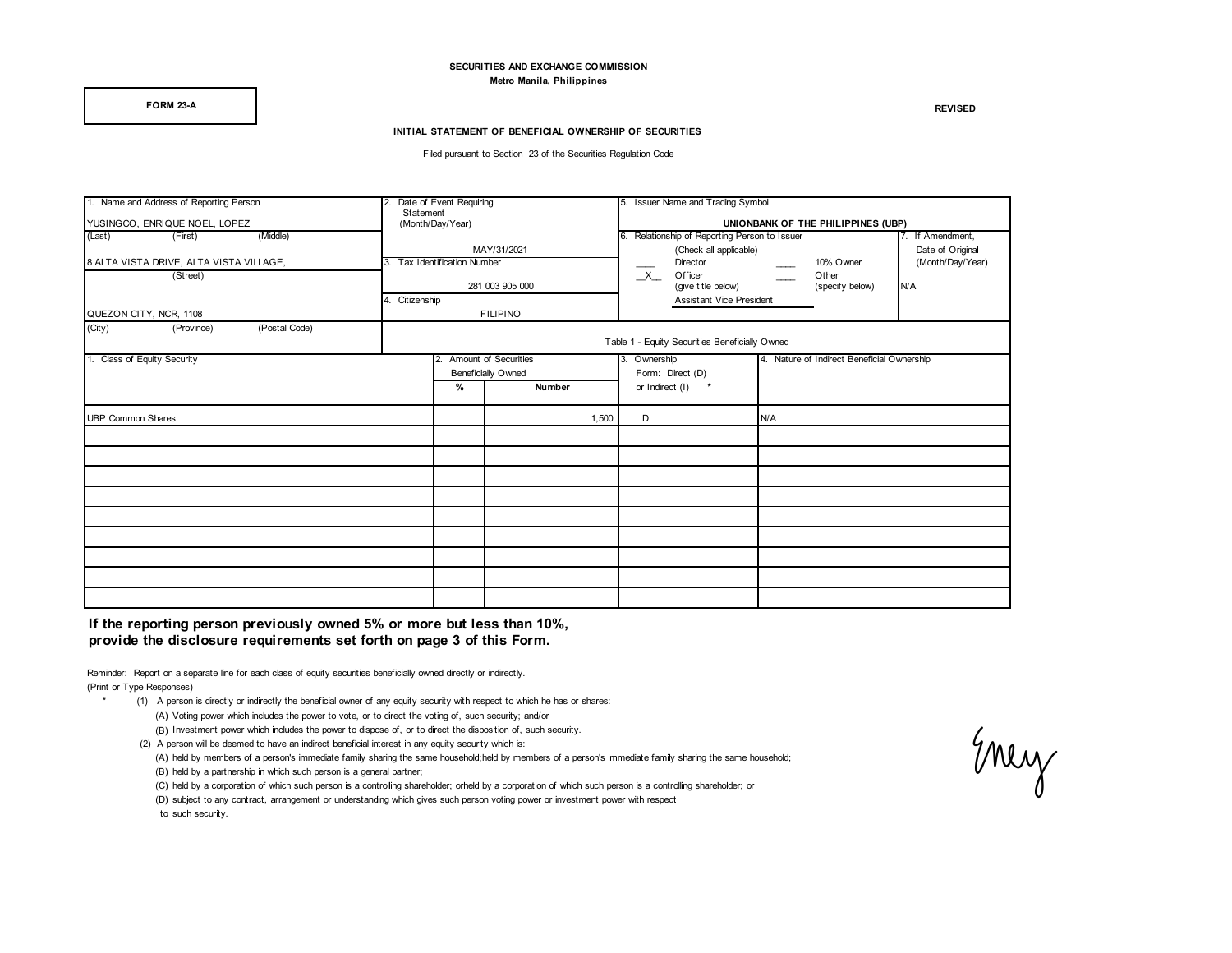| 1. Derivative Security | 2. Date Exercisable<br>and Expiration Date<br>(Month/Day/Year) |                    | 3.<br>Title and Amount of Equity Securities<br>Underlying the Derivative Security | 4. Conversion<br>or Exercise<br>Price of<br>Derivative | 5. Ownership<br>Form of<br>Derivative<br>Security | 6. Nature of Indirect<br><b>Beneficial Ownership</b> |     |
|------------------------|----------------------------------------------------------------|--------------------|-----------------------------------------------------------------------------------|--------------------------------------------------------|---------------------------------------------------|------------------------------------------------------|-----|
|                        | Date<br>Exercisable                                            | Expiration<br>Date | Title                                                                             | Amount or<br>Number of<br>Shares                       | Security                                          | Direct (D) or<br>Indirect $(I)$ *                    |     |
| N/A                    | N/A                                                            | N/A                | N/A                                                                               | N/A                                                    | N/A                                               | N/A                                                  | N/A |
|                        |                                                                |                    |                                                                                   |                                                        |                                                   |                                                      |     |
|                        |                                                                |                    |                                                                                   |                                                        |                                                   |                                                      |     |
|                        |                                                                |                    |                                                                                   |                                                        |                                                   |                                                      |     |
|                        |                                                                |                    |                                                                                   |                                                        |                                                   |                                                      |     |
|                        |                                                                |                    |                                                                                   |                                                        |                                                   |                                                      |     |

**FORM 23-A** (continued) Table II - Derivative Securities Beneficially Owned (e.g., warrants, options, convertible securities)

Explanation of Responses: **N/A** 

Page 2

Energy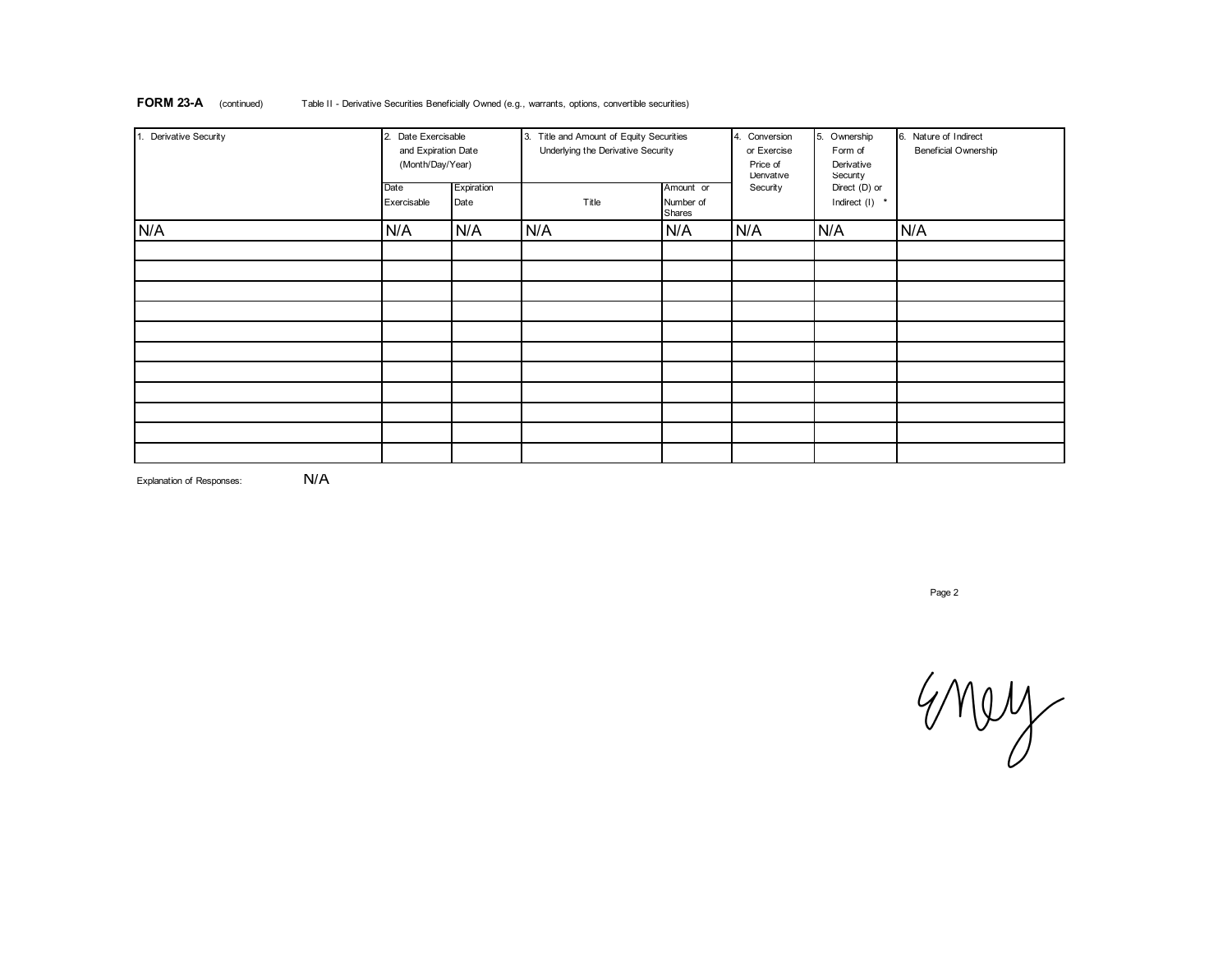# **FOR REPORTING PERSONS WHO PREVIOUSLY OWNED 5% OR MORE BUT LESS THAN 10% DISCLOSURE REQUIREMENTS**

### **Item 1. Security and Issuer**

State the title of the class of equity securities to which this Form relates and the name and address of the principal executive offices of

#### **Item 2. Identity and Background**

If the person filing this Form is a corporation, partnership, syndicate or other group of persons, state its name, the province, country or other place of its organization, its principal business, the address of its principal office and the information required by (d) and (e) of this Item. If the person filing this statement is a natural person, provide the information specified in (a) through (f) of this Item with respect to

- a. Name;
- b. Residence or business address;
- c. Present principal occupation or employment and the name, principal business and address of any corporation or other organization in which such employment is conducted;
- d. Whether or not, during the last five years, such person has been convicted in a criminal proceeding (excluding traffic violations or similar misdemeanors) and, if so, give the dates, nature of conviction, name and location of court, any penalty imposed, or other disposition of
- e. Whether or not, during the last five years, such person was a party to a civil proceeding of a judicial or administrative body of competent jurisdiction, domestic or foreign, and as a result of such proceeding was or is subject to any order, judgment or decree, not subsequently reversed, suspended or vacated, permanently or temporarily enjoining, barring, suspending or otherwise limiting involvement in any type of
- f. Citizenship.

### **Item 3. Purpose of Transaction**

State the purpose or purposes of the acquisition of securities of the issuer. Describe any plans or proposals which the reporting persons may have which relate to or would result in:

- a. The acquisition by any person of additional securities of the issuer, or the disposition of securities of the issuer;
- b. An extraordinary corporate transaction, such as a merger, reorganization or liquidation, involving the issuer or any of its subsidiaries;
- c. A sale or transfer of a material amount of assets of the issuer or of any of its subsidiaries;
- d. Any change in the present board of directors or management of the issuer, including any plans or proposals to change the number or term of directors or to fill any existing vacancies on the board;
- e. Any material change in the present capitalization or dividend policy of the issuer;
- f. Any other material change in the issuer's business or corporate structure;
- g. Changes in the issuer's charter, bylaws or instruments corresponding thereto or other actions which may impede the acquisition of control
- h. Causing a class of securities of the issuer to be delisted from a securities exchange;
- i. Any action similar to any of those enumerated above.

#### **Item 4. Interest in Securities of the Issuer**

a. State the aggregate number and percentage of the class of securities identified pursuant to Item 1 beneficially owned (identifying those shares which there is a right to acquire within thirty (30) days from the date of this report) by each person named in Item 2. The abovementioned information should also be furnished with respect to persons who, together with any of the persons named in Item 2,

Enery